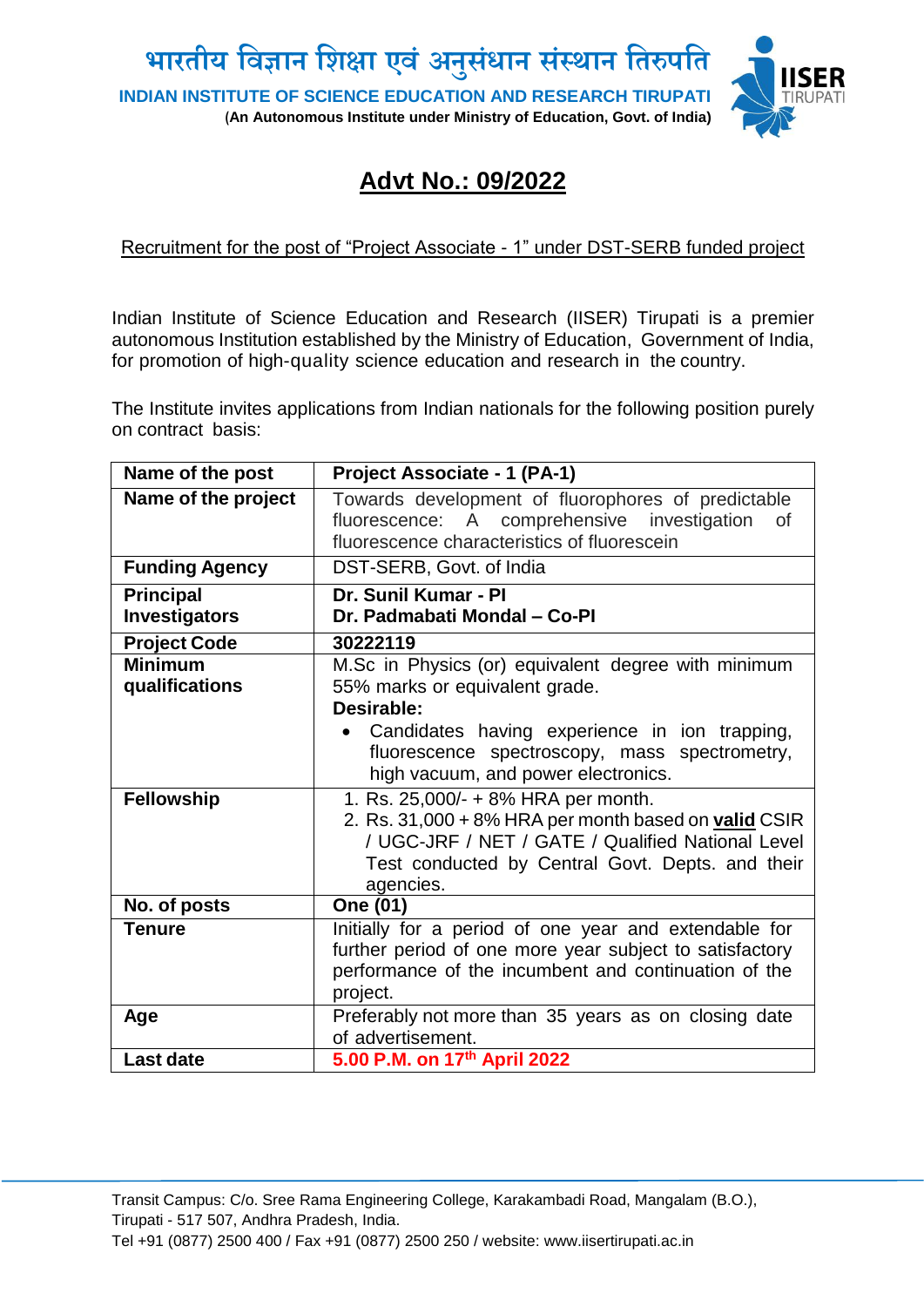**भारतीय विज्ञान विक्षा एिंअन ु संधान संस्थान वतरुपवत INDIAN INSTITUTE OF SCIENCE EDUCATION AND RESEARCH TIRUPATI (An Autonomous Institute under Ministry of Education, Govt. of India)**



## **How to Apply: -**

- 1. Interested candidates should send their application by email in the prescribed format available below this advertisement (convert into PDF Format) to **[sunil@labs.iisertirupati.ac.in](mailto:sunil@labs.iisertirupati.ac.in)** on (or) before the last date i.e. **5.00 P.M. on 17th April 2022.** Please mention the name of the Post and Post Code (Project Associate - 1: 09/2022) in the subject line of the email. Note: (Sending only resumes/CV by email will not be considered as complete application).
- 2. List of shortlisted candidates for further selection process will be notified through email only. Therefore, please mention active Mobile Number and Email ID in the application form.
- 3. Recent passport size photograph and photocopies of relevant certificates and other testimonials in support of age, qualification, experience etc. will be collected at an appropriate stage.
- 4. The applicant will be responsible for the authenticity of information / documents and photograph submitted. It is the responsibility of the candidate to assess his / her own eligibility to the post(s) for which he / she is appearing in accordance to this advertisement. If it is detected at any time in future, during the process of selection or even after appointment that the candidate was not eligible as per the prescribed eligibility criteria in this advertisement, which could not be detected at the time of selection for whatsoever reason, his/her candidature/appointment shall be liable to be cancelled/terminated immediately.

## **GENERAL INFORMATION / DETAILS ABOUT THE POST**

- 1. The appointment is purely temporary and will terminate automatically without any notice or compensation on termination of the research project.
- 2. The appointed person shall have no claim of appointment / absorption in Funding Agency or in IISER Tirupati.
- 3. Appointment of the applicant will be governed by the terms and conditions of the funding agency particularly applicable to the said project.
- 4. The qualification prescribed should have been obtained from recognized Universities / Institutions.
- 5. The prescribed educational qualifications are the bare minimum and mere possession of same does not entitled candidates to be called for interview. Where number of applications received in response to this advertisement is large, it will not be convenient or possible to interview all the candidates. Based on the recommendations of the Screening Committee, the Project Leader may restrict